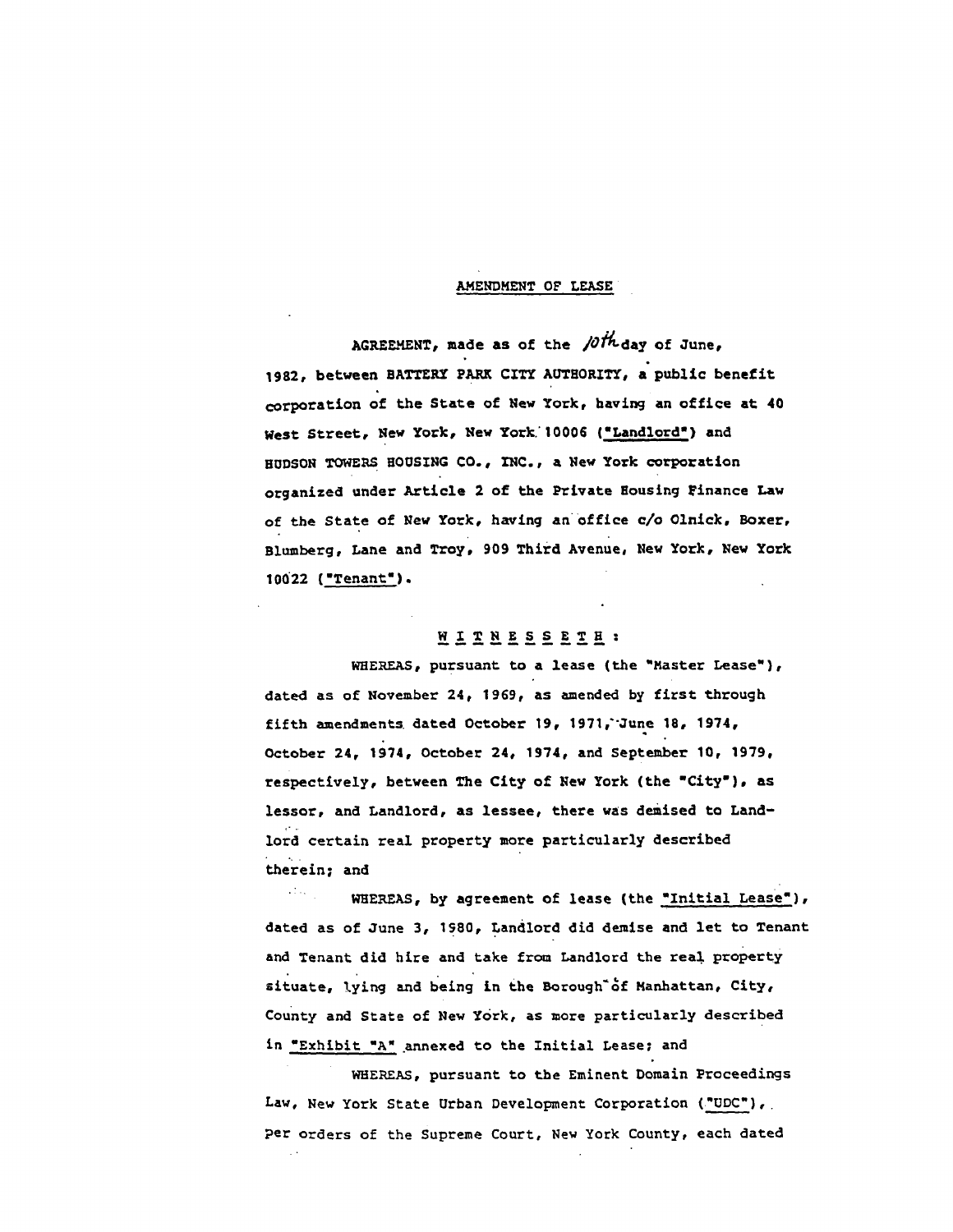June 10, 1980. acquired in condemnation all of the right. title and interest of the City in and to said real property, subject to the Master Lease; and

WHEREAS, by deed, dated June 10, 1980, UDC conveyed a portion of said real property to BPC Development Corporation (said corporation and its successors and assigns being hereinafter referred to as "BPCDC"); and

WHEREAS, by a sixth amendment of lease, dated June 10, 1980, BPCDC and Landlord further amended the Master Lease; and

WHEREAS. by the Restated and Amended Agreement of Lease, dated June 10, 1980, the Master Lease, as theretofore amended, was further amended and restated in its entirety; and

WHEREAS, by virtue of the foregoing and pursuant to Section 9.11 of the Initial Lease, the Initial Lease was deemed amended in its entirety to read as set forth on Schedule "I" thereto, and was re-executed in said form in confirmation of said amendment (the amended and re-executed Initial Lease hereinafter referred to as the "Lease"); and

WHEREAS, the parties desire to amend the Lease; NOW, THEREFORE, in consideration for the sum of TEN DOLLARS (\$10) paid by Tenant to Landlord and for other good and valuable consideration, the mutual receipt and legal sufficiency of which is hereby acknowledged, the parties hereto agree as follows:

1. Section 1.1A of the Lease is hereby amended (a) by deleting therefrom the figure "\$197,040" and inserting in its place the figure "\$205,440";

 $\overline{2}$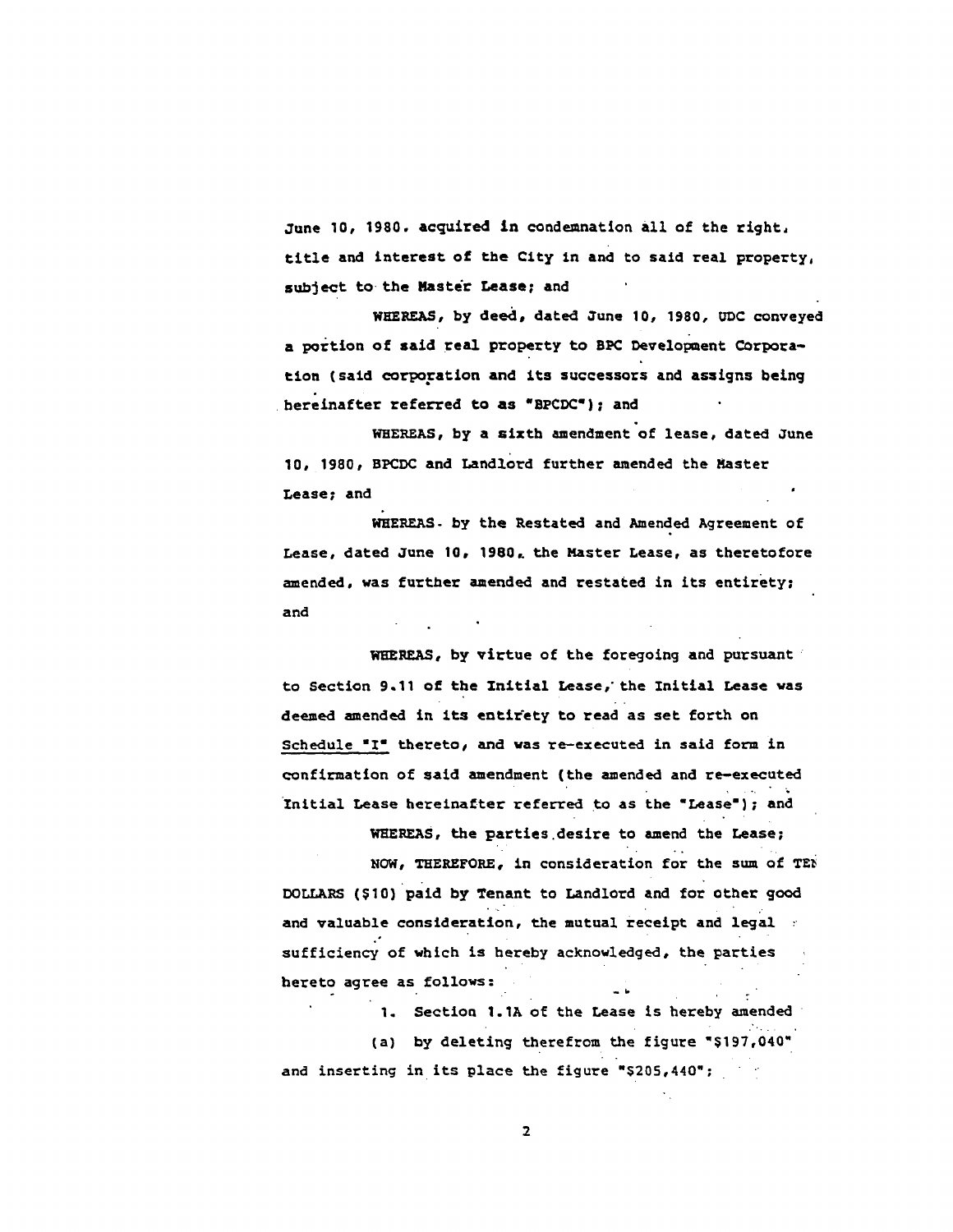**(b)** h**y deleting** t**herefr**o**m** th**e n**um**be**r **"1642**" **a**nd i**nse**r**t**i**ng** i**n its p**l**ace the n**u**mber "1**7**12**"\_ **an**d

- **(c)** by d**e**l**etl**ng th**eref**ro**m** t**he** fi**g**ur**e ,\$65,68**0" **an**d ? I**n**s**e**r**tln**g i**n** its **place the fig**u**re \$68,480**"**.**

**2.** S**e**c**ti**o**n 10.1** o**f** t**he Lease i**s **here**b**y** a**men**de**d** by d**e**l**e**ti**n**g **the**r**ef**rom **the n**u**mbe**r **"**1**642" an**d in**se**rti**n**g **in** it**s p**l**a**c**e t**h**e n**umb**e**r **"**1**712**"**o**

**3. {a} Sec**tio**n** 1**7.1** o**f the Lease** is **here**b**y** d**elet**e**d** in **it**s **en**t**i**r**et**y **and** t**he f**o**l**lowl**n**g is **hereby** i**nse**rted i**n** its place:

S**ecti**on **17.1° Tenant** ma**y, at** it**s opti**o**n,** re**new th**e **te**r**m** o**f this leas**e**,** b**y** givi**n**g **n**otic**e a**s **p**r**ov**ided in **Section** 1**7.3 he**r**e**o**f, f**or u**p t**o **th**r**e**e **(3)** c**on**s**ec**u**tive ren**e**wal** ter**m**s **"**R**e**n**ewal Te**r**ms') as foll**o**ws=**

**(a)** E**ac**h **of the f**i**r**st two **Ren**e**wa**l **T**er**ms shall** b**e for a pe**r**i**o**d of 5** y**ea**r**s**, \_mm**enc**l**n**g o**n the** d**ay next** s**uc**c**e**e**d**i**n**g th**e** d**a**y o**f e**x**pi**r**at**io**n of** t**h**e i**nit**l**a**l **te**r**m** or th**e** pre**c**edi**n**g **R**e**n**ew**al T**erm**, a**s **t**h**e ca**s**e** m**a**y be**, an**d **expiring** o**n t**h**e** d**ay prec**ed**in**g **the fifth anniv**e**r**s**a**r**y** o**f the c**o\_**nnen**ceme**n**t o**f each** suc**h R**en**e**w**al T**erm**.**

**(b) The** thl**r**a Re**ne**w**al Te**r**m** sh**all co**mm**e**n**ce on J**u**ly** I**, 205**0**,** a**n**d **t**e**rmin**a**t**e o**n J**une 1**7, 2069.**

**(c) Te**nan**t may n**o**t** e**xer**cl**se** its o**pt**io**n to renew** th**i**s **lease f**or **the** s**e**co**n**d Re**newal Term** u**nless** it **ha**s e**xer**cise**d** its o**p**tio**n t**o re**ne**w **th**i**s leas**e **f**or **t**he **f**ir**st** Ren**ewal Term,** nor may **T**e**nan**t e**xe**rc**ise it**s o**p**ti**on t**o **r**e**new this lease f**o**r** t**he th**ir**d R**en**e**w**al Te**rm u**nle**s**s i**t **ha**s **exerci**se**d its** op**t**io**n t**o r**e**n**e**w **th**i**s lease f**or **the** the second Renewal Term.  $\sim 100$  km s  $^{-1}$ 

{d**)** E**ac**h **re**n**e**wal **s**hall b**e** upon all o**f** th**e** t**e**rms**,** c**ov**e**nan**t**s and** co**n**diti**on**s s**e**t **fo**r**th in** t**h**i**s l**e**a**s**e, exc**e**p**t **that Lan**d **R**e**n**t r**eserv**ed du**r**i**n**g e**ach Renewal Te**r**m shal**l be s**u**c**h am**oun**t a**s s**hal**l **b**e **a**g**re**e**d t**o i**n w**r**it**ing **by** the **pa**rt**ies o**r**,** i**n** c**as**e **of** their **failur**e **t**o so **agre**e **18**0 **days p**rior**, t**o ex**p**i**rat**ion o**f** th**e p**re**c**e**d**ing **t**erm**, th**e **La**n**d Re**n**t** s**h**a**l**l be **an** amou**nt equal** to **8**% o**f th**e **fa**i**r** m**ark**et **v**a**l**ue o**f th**e **La**nd **d**e**t**e**rm**ined **a**st**or th**e co**mm**e**nc**e**m**e**nt date** o**f each R**e**n**e**wal T**erm **in th**e **mann**er **p**royi**d**'e**d i**n Sec**tion 21.2 h**ereo**f. .I**t i**s** e**xp**r**e**ss**ly und**ers**t**oo**d an**d **a**g**r**eed th**a**t **n**o re**n**e**wal** o**T th**e **te**rm **of** t**h**is l**ea**se s**hall** b**e c**ons**t**r**u**e**d as** g**rantin**g **Te**n**ant th**e r**i**g**ht t**o **r**enew **f**or **mo**r**e tha**n **th**e **th**ree **R**ene**w**al **T**erms p**r**o**v**i**d**e**d** i**n thi**s Se**ction 17.1.**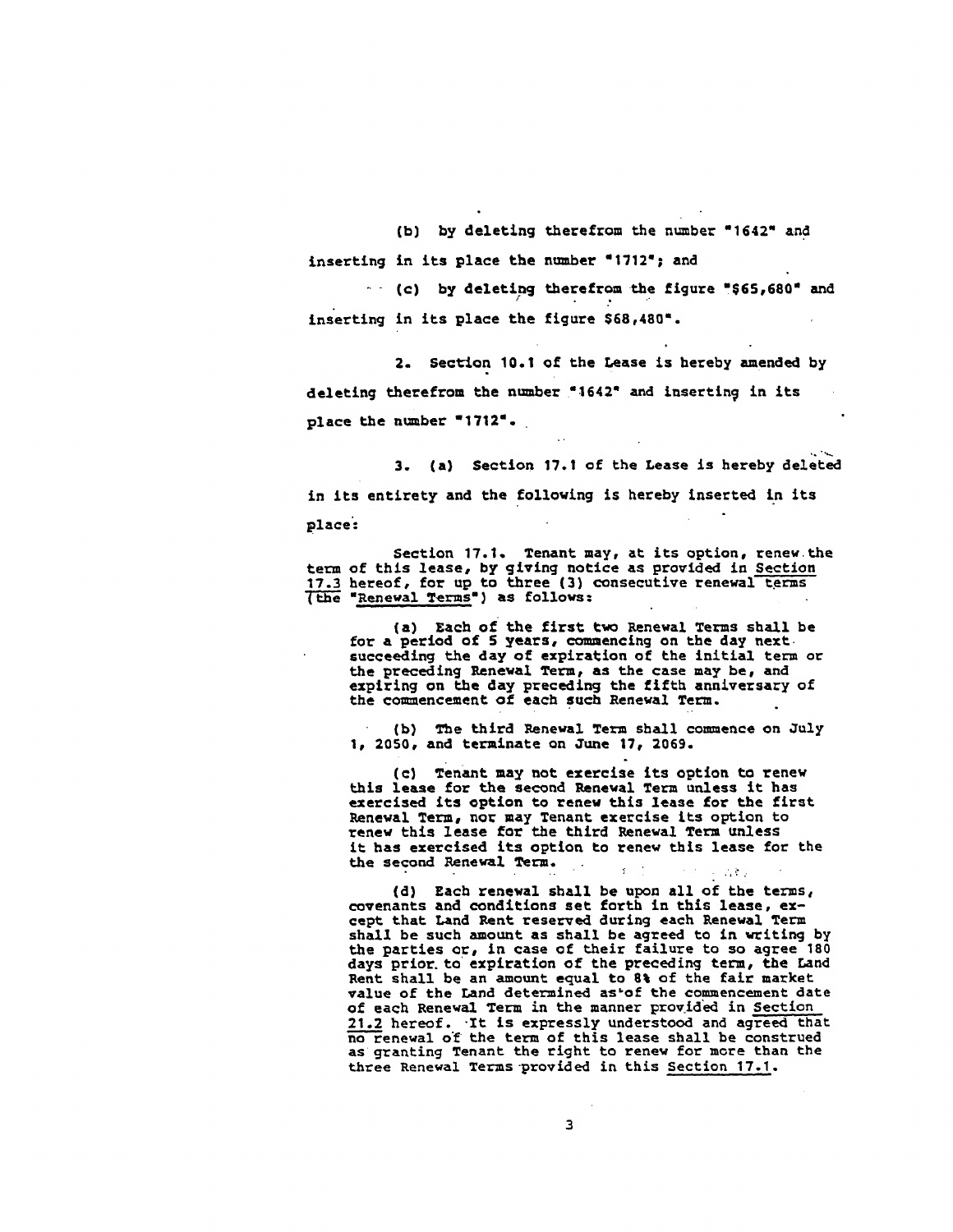(b) Sections 17.2 and 17.3 of the Lease are hereby amended by deleting therefrom the phrase "First or Second Renewal Term" wherever it occurs and inserting in its place the phrase "Renewal Term."

4. Exhibit "A", "Legal Description of Parcels in pop 3", to the Lease is hereby deleted in its entirety and Exhibit "A" attached hereto is substituted therefor.

5. Exhibit "D" annexed to the Lease is hereby amended by adding the following at the end of Part I, Section B(b) of said exhibit:

 $\sim$   $\sim$ 

Anything contained herein to the contrary notwithstanding, the work set forth in subdivision (b)1 above need not be completed in the time period set forth above, provided that Landlord, by June 1, 1982, completes the work described on Exhibit "E" annexed hereto and made a part hereof and provides access to the demised premises as<br>shown thereon. It is understood and agreed,<br>however, that the Landlord shall complete the work set forth in subdivision (b)1 above by August 1, 1982.

6. An additional exhibit, a copy of which is annexed hereto as Exhibit "B", is hereby annexed to the Lease as Exhibit "E" and made a part thereof.

7. As modified and amended by this Agreement, all of the terms, covenants and conditions of the Lease are hereby ratified and confirmed and shall continue to be and remain in full force and effect throughout the remainder of the term thereof.

IN WITNESS WHEREOF, the parties hereto have caused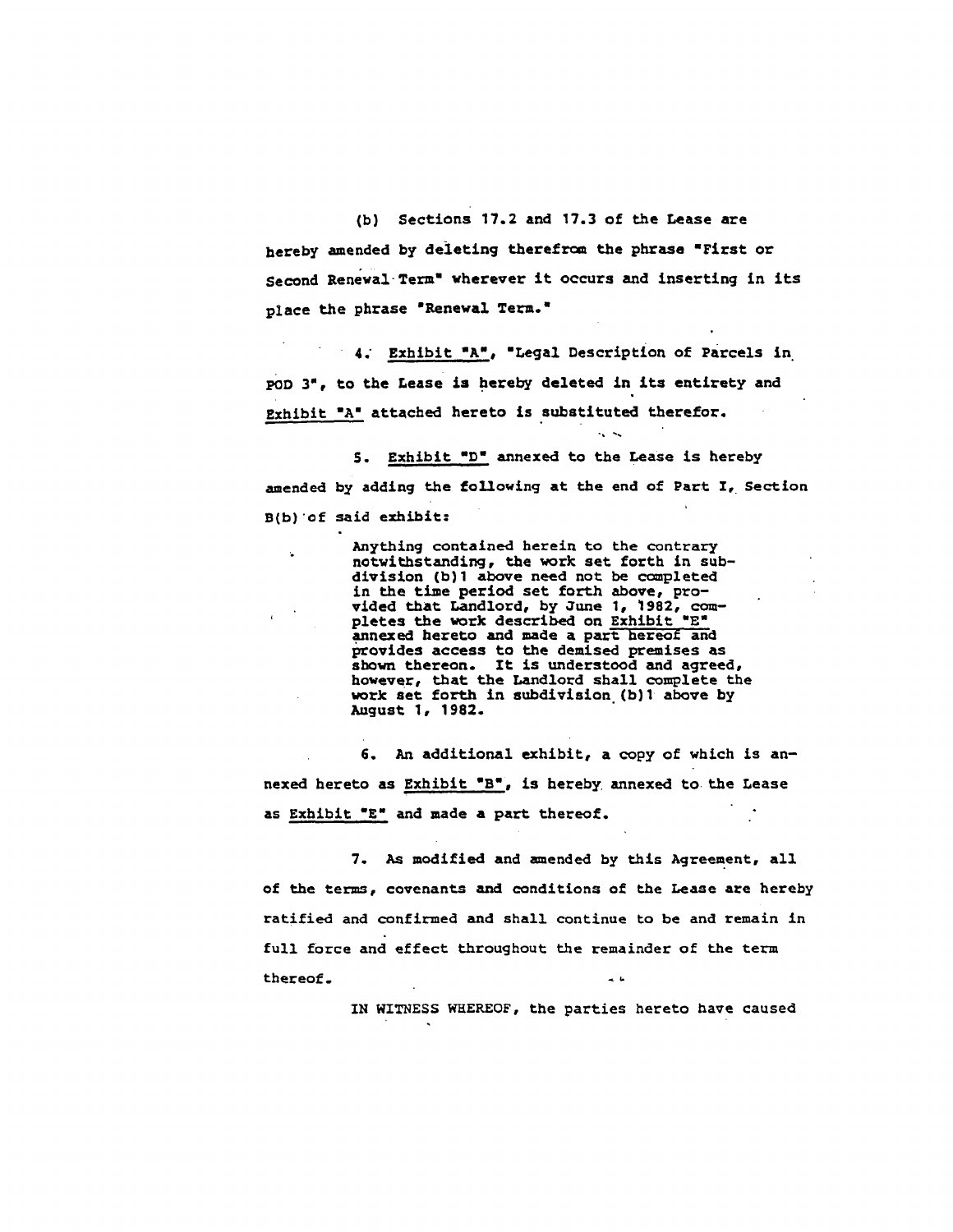this Agreement to be executed as of the day and year above written.

BATTERY PARK CITY AUTHORITY

 $\sim$   $\sim$  $\cdot$  .  $\mathcal{A}$ By:

**HUDSON TOWERS HOUSING CO., INC.** 

 $\overline{\phantom{a}}$  .

 $\sim$ 

By: Maule & Reception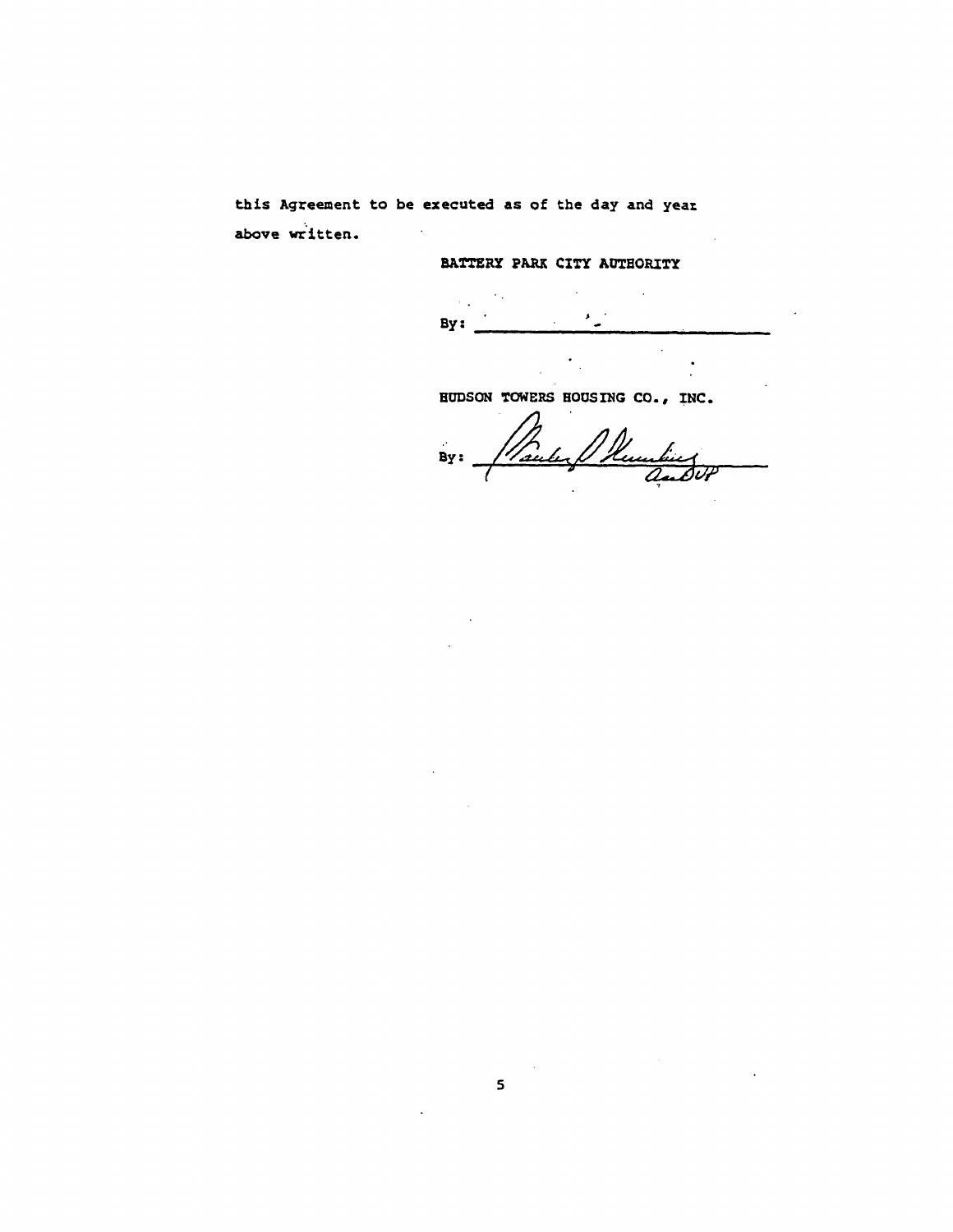STATE OF NEW YORK  $\lambda$ 

COUNTY OF NEW YORK )

on the  $D^4$  day of  $J$ *UML*, 1982, before me<br>personally came Earry Light , to me known, who,<br>being by me duly sworn, did depose and say that he resides<br>at  $345$  *West* Solem, Determined by the sattery park city,<br>the UICE the corporation described in and which executed the foregoing instrument; that he knows the seal of said corporation; that the seal affixed to said instrument is such corporate seal; that it was so affixed by order of the members of said corporation, and that he signed his name thereto by like order.

 $ss.$ :

Notary Public

MICHAEL W. BROIDO MOCHALL, W. BRUIDU<br>Not Branch Public, State of New York<br>No. 30-4643344-Qual, in New York<br>Commission Expires March 30, 1982

STATE OF NEW YORK COUNTY OF NEW YORK )

on the  $\mathcal{O}^{\uparrow k}$  day of June, 1982, before me<br>personally came Stanley  $\mathcal{O}^{\uparrow k}$  Blun bery, to me known, who, being<br>by me duly sworn, did depose and say that he resides at<br>55 Cantering e left, forcal field,  $\mathcal{$ the seal of said corporation; that the seal affixed to said instrument is such corporate seal; that it was so affixed by order of the board of directors of said corporation, and that he signed his name thereto by like order.

**SS.:** 

Notaty Public

MICHAEL W. BRODO Intervence. We are the Work of New York<br>30-4843144-Cluel, in Newsou Co.<br>Certified in New York County<br>amission Expires March 30, 1982.

6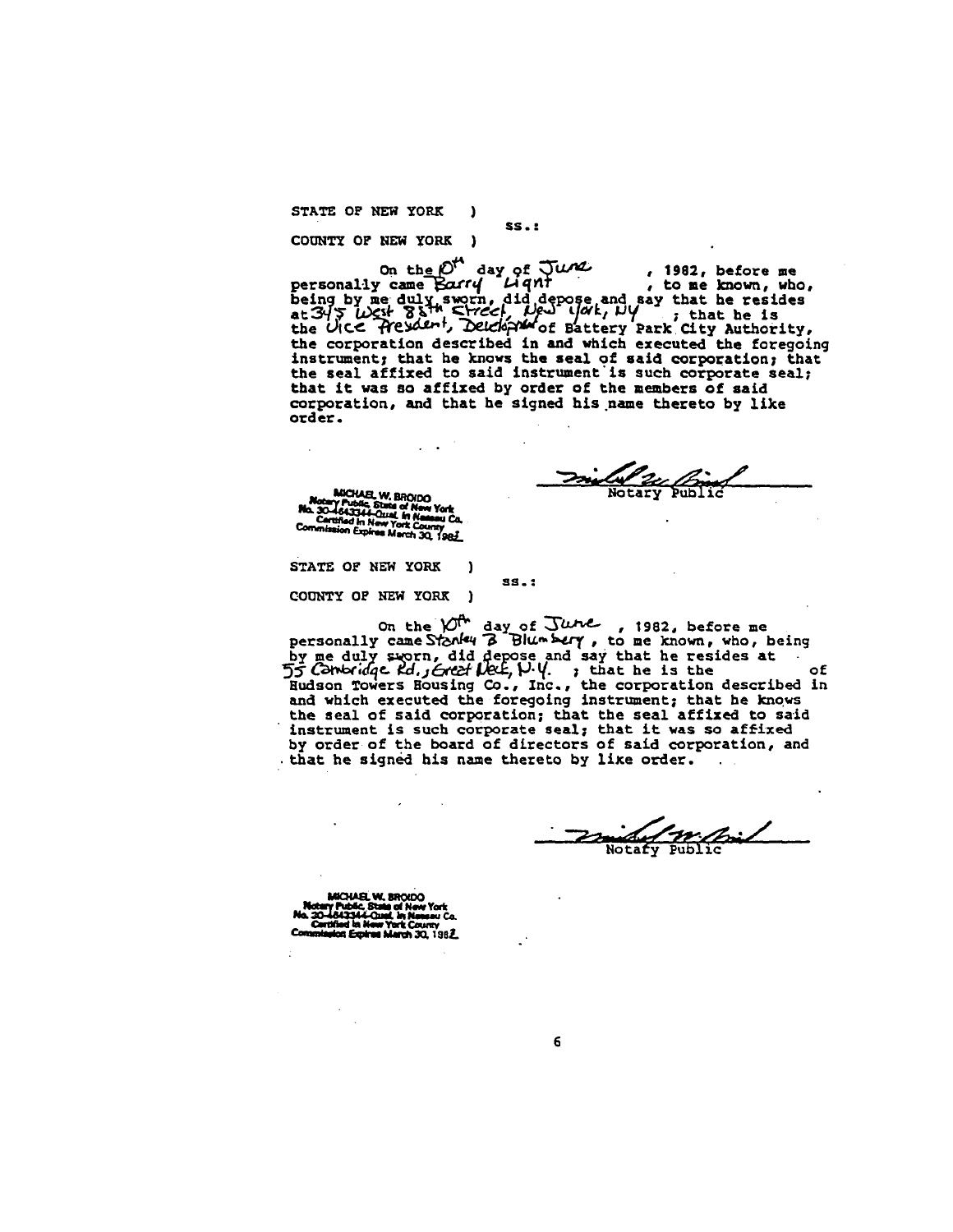# **EXHIBIT "A"**

## $BATTERY$  PARK CITY

## **BOROUGH OF MANHA**T**TAN**

## **CITY AND STATE OF NE**\_ **YORK**

 $\mathcal{L}^{\pm}$  .

**Str**e**et lines n**o**ted here**i**n are** i**n acc**o**rdance w**i**th map**t**prepar**e**d . by Th**e **City** o**f N**e**w Y**o**rk,** s**aid map has be**e**n adop**ted **b**y **the B**o**ard** o**f Estimat**e**, N**o**v**e**mb**e**r 13, 1981**, **Ac**c**. N**o**. 3**00**71.**

**B**e**arings and C**oo**rdinates are in t**h**e system used** o**n th**e **B**o**r**o**ugh survey, B**o**rough Pr**e**s**i**dent'**s **Office, Manhattan; an**d **the elevati**o**n**s **ref**e**r** to th**e** d**at**u\_**use**d **b**y **Th**e **T**o**p**og**raph**ic**al Bur**e**au, B**o**r**o**ugh** o**f Manhattan, which** is **2.75 f**e**e**t **ab**o**ve th**\_ **United States C**o**ast and G**eo**detic S**u**rv**e**y Dat**\_**n, Mean S**e**a L**e**vel, San**d**y H**oo**k, New jersey.**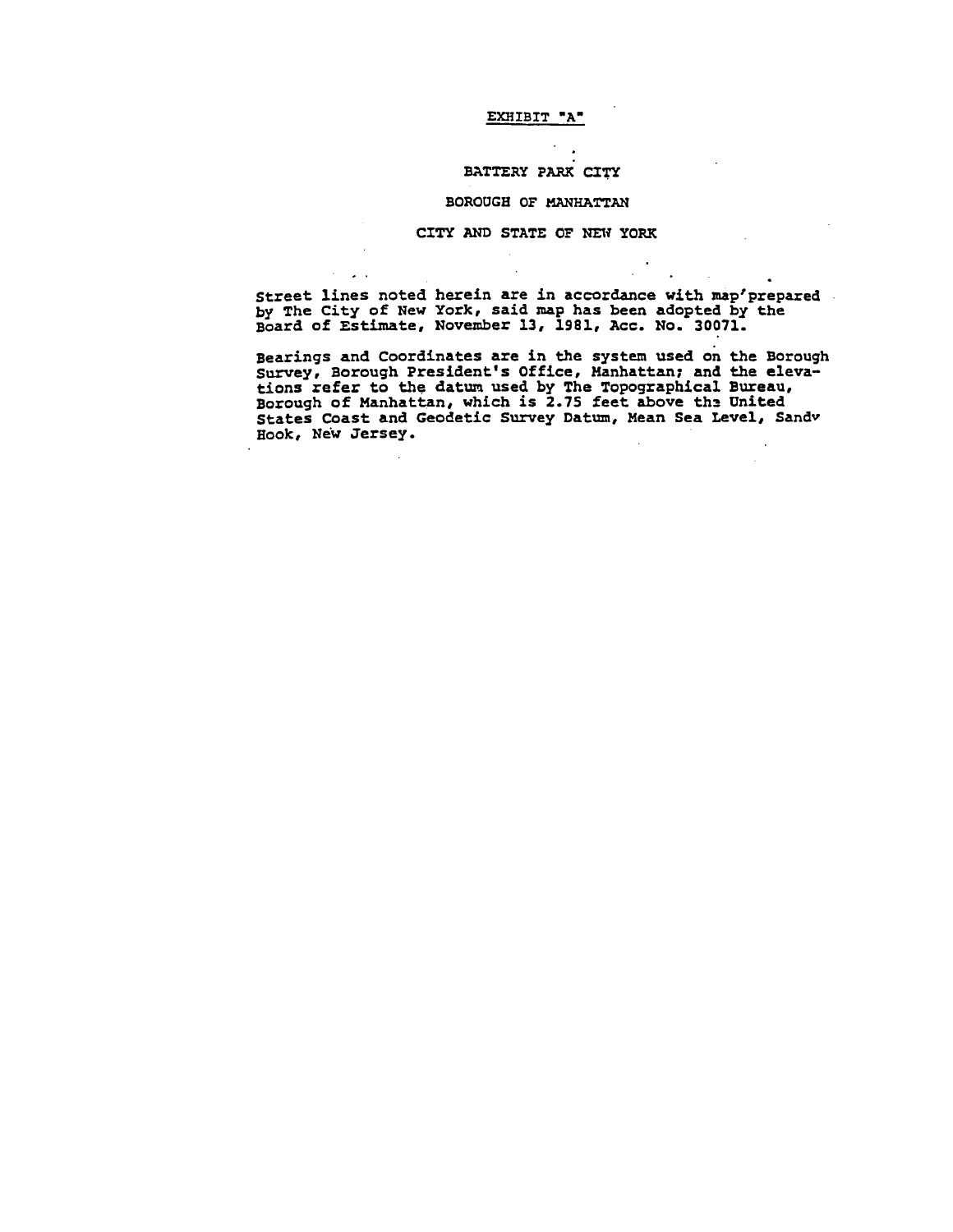#### P.O.D. III

#### MAIN PARCEL

BEGINNING at the corner formed by the intersection of the westerly line of South End Avenue with the northerly line of Albany Street and having a coordinate of North 3747.692 West 10530.598;

(1) Running thence south 77°-31'-29" west, along the northerly line of Albany Street, 271.05 feet;

(2) Thence north 12°-28'-31" west, along the line of Albany Street, 26.00 feet;

(3) Thence south 77°-31'-29" west, partly along the northerly line of Albany Street, 160.00 feet;

(4) Thence north 18°-14'10" west, 148.03 feet;

Thence North 21°-01'-53" west, 29.41 feet;  $(5)$ 

 $(6)$ Thence south 68°-58'-07" west, 13.05 feet;

(7) Thence north  $21^{\circ}-01^{\circ}-53^{\circ}$  west, 45.50 feet;

Thence south 77°-31'-29" west, 9.57 feet;  $(8)$ 

(9) Thence north  $12^{\circ} - 28^{\circ} - 31^{\circ}$  west, 71.67 feet;

(10) Thence north 77°-31'-29" east, 11.99 feet;

(11) Thence north  $21^{\circ}-01^{\prime}-53^{\circ}$  west, 140.66 feet;

(12) Thence north 68°-58'-07" east, 77.00 feet;

(13) Thence north  $21^{\circ}-01^{\circ}-53^{\circ}$  west, 23.01 feet;

(14) Thence north 73°-06'-08" east, 43.71 feet;

(15) Thence south  $16^{\circ} - 53^{\circ} - 52^{\circ}$  east, 9.33 feet;

(16) Thence north 73°-06'-08" east, 157.22 feet;

(17) Thence south  $12^{\circ}-28^{\circ}-31^{\circ}$  east, 8.32 feet;

(18) Thence north 77°-31'-29" east, 79.83 feet;

(19) Thence north 12°-28'-31" west, 17.75 feet;

(20) Thence north 77°-31'-29" east, 98.67 feet;

(21) Thence south  $12^{\circ}-28^{\circ}-31^{\circ}$  east, 16.91 feet;

(22) Thence north 77°-31'-29" east, 29.00 feet to a point in the westerly line of South End Avenue;

(23) Thence south 12°-28'-31" east, along the westerly line of South End Avenue, 91.25 feet;

(24) Thence north 77°-31'-29" east, along the line of South End Avenue, 2.18 feet;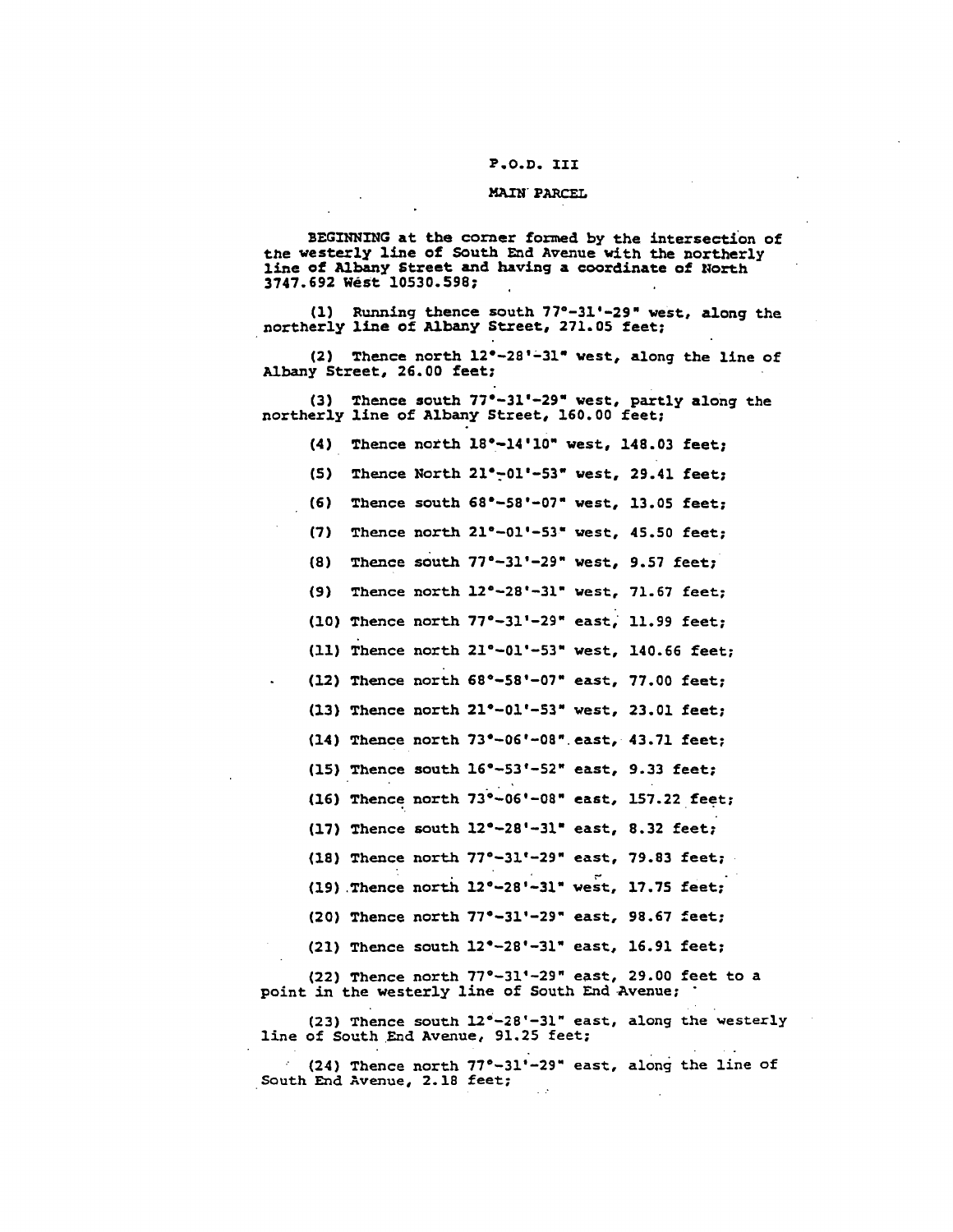**•(25) T**he**n**c**e** so**u**th**erly, al**o**ng** the **w**este**r**l**y line of S**o**uth End Avenue**, **curv**i**n**g **to the** r\_g**h**t**,** o**n** th**e a**r**c** o**f a circl**e **having a radiu**s o**f 1973.**00 **fe**e**t a**n**d a** ce**ntral angl**e **of 4**"**- 05'-12**" **and w**ho**se radial l**ine **b**e**ars** south **7**3"**-26'-17" we**st**, 14**0.**73 fee**t **t**o **a p**o**in**t o**f ta**n**gency**;

**(26) Th**e**nce** so**uth 12e-28'-31" east, still al**o**n**g **the w**es**t**e**r**l**y l**l**ne** o**f S**o**uth** E**n**d **A**v**enue, 257.**2**3 fe**et **t**o **t**h**e p**o**in**t o**r plac**e o\_ **B**E**GINNI**N**G.**

**The area contained with**i**n the** l**ine**s d**escribed ab**o**ve ks 220,73**2 s**quare feet (5.06731 acres).**

**T**oge**ther w**ith **all** th**at p**o**rtl**o**n** o**f the f**o**llow**i**n**g **described parcel, lyin**g **a**bo**ve a h**o**ri**zo**ntal p**l**ane drawn at elevati**o**n 2**0**.**0**0 fee**t**:**

**BEGINNING at th**e co**rner f**o**rmed by th**e **inter**s**e**c**ti**o**n** o**f c**o**urse n**o**. 8 w**ith **c**o**urs**e **n**o**.** 9 i**n** t**he main parcel and having a** coo**rdinat**e o**f N**o**rt**h **3883.728 West** 1**1**0**51.822;**

- **(I} Run**n**in**g th**enc**e **s**o**u**th **77e-3**1**'-2**9" **west,** 10**.**0**8 feet;**
- **(2) Thence n**o**r**th **12**"**-28'-31"** we**st**, **23.25 feet;**
- **(3) Th**e**nces**o**u**th **77°-31'-29"** w**est, 6.**00 **feet;"**
- **(4) Thenc**e **n**o**r**th **12"-28'-31"** w**est, 25.17 feet;**
- **(5)** Th**enc**e **n**o**r**t**h 77**"**-3**\_**'**\_**29" eas**t, **6.**0**0 f**e**e**t**;**
- (**6)** The**n**ce **nor**th **12**°-**2**8**'-31 " we**s**t**, **23.25 f**e**et**;
- **(7) Thence nor**th **77**"**-31'-29" east, 10.08 feet;**

**(8) Th**e**nce** so**u**th **12**"**-28'-31" east, 71.67 feet t**o **the p**o**in**t o**r pl**a**c**e o**f BEGINNING.**

**Th**e **ar**e**a c**o**ntai**n**ed with**l**n** the **lanes described abov**e **i**s **873 .**s**quar**e **feet (**0**.02**0**05 acre)**;

**T**og**e**th**er** w**ith all** th**at p**o**rti**o**n** o**f the f**o**ll**o**wi**ng **de**s**cribed parcel**, **lying ab**o**v**e **a" h**o**riz**o**nta**l **p**l**ane drawn a**t **e**lev**ati**o**n 4**0**.**0**0 feet:**

B**EGINNING at** th**e c**o**rne**r **for**m**ed b**y **the int**e**r**se**cti**on **of course no**. **21** w**i**th **course no**. **22 in the ma**i**n parc**el **a**n**d having a c**oo**rdinate** o**f N**o**r**th **421**7**.4**09 **We**s**t** 10**6**71.**593;**

**(I) Running** th**ence n**o**r**th **77**t**-3!'-29" east, 24.23 feet;**

°

- **(2) Th**e**n**c**e n**o**r**t**h 1**6e-**51"-**0**3" we**st, **5**.**43 feet;**
- **(3) Thence s**o**u**th **77°-3.1'-29" w**e**s**t**,** 2**3.81 f**e**et;**

**(4) Thence s**o**u**th 1**2**"**-28'-31" east, 5.42 feet t**o th**e point** o**r place** o**f BEGINNING.**

The area containe**d w**i**thin the lines** d**esc**r**ibed above i**s **130** s**quar**e **fe**e**t (**0**.00299** ac**r**e**).**

**T**o**geth**e**r wi**th al**l that por**t**ion** o**f the f**o**llo**w**in**g **described parcels lying b**e**l**o**w** a **horizontal p**l**ane drawn** at **el**e**va**t**ion i**0**.00 feet:**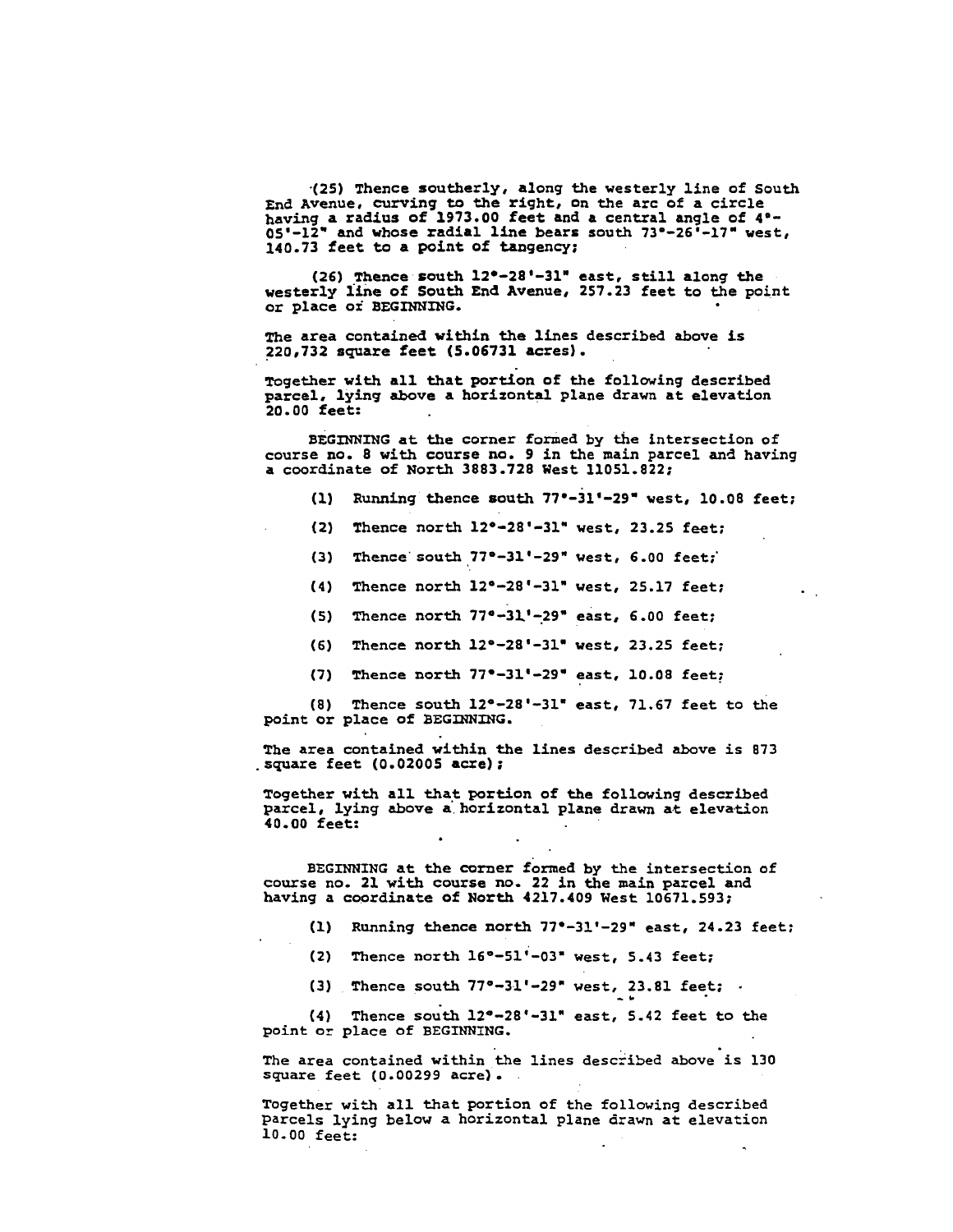**BEGINNING a**t **a p**o**in**t **in** c**ours**e **n**o. **2**0 **of t**h**e main parcel, distant 2**3**.**33 **feet easterly from the corner formed b**y **the int**e**rs**e**c**tion **of c**o**ur**s**e n**o**. 19 w**it**h c**o**urse n**o. **2**0 **and having a** coo**r**d**inat**e o**f N**o**r**t**h 4217.652 W**est **i**0**748.8**0**1**;

**(I)** .**Running thence n**o**rt**h **12**"**-2**8**'-31" w**est**, 1.6**3 **feet;**

**(2} Thenc**e no**rth** 77"**-31**'**-29"** e**a**s**t, 2**.**17 feet;**

**(3) Th**e**nc**e **s**o**uth** 1**2**"**-28'-31**" **east, 1.63 feet;**

**• (4) Then**c**e s**o**u**t**h** 77**e-31'-2**9**" we**st**, 2.1**7 **f**eet to **th**e **p**o**int** o**r place** o**f BEGIN**\_;**ING.**

**The area c**o**ntained with**i**n** t**he lines** d**escrib**e**d abov**e **is 4** s**quare f**ee**t (**0**.**0000**8 a**cre**).**

B**EGINNI**N**G a**t **a p**o**int ill** c**our**se **n**o**. 2**0 **of t**he m**a**lt **parcel,** di**stan**t **59.**3**3 feet** e**a**ste**rly fr**o**m the c**o**rner f**orm**ed by t**h**e intersection** o**f** co**urs**e **n**o**. 19 with co**u**r**se **n**o**. 2**0 a**nd having a c**oo**rd**in**a**te o**f North 4225.42**9 W**est** 1071**3.651;**

**(i) Running th**e**nc**e **n**o**rth 12**"**-2**8**'-31"** w**es**t**, 1.63 feet;**

**(2) Thenc**e **n**o**rth 7**7"**-31'-29"** e**ast, 2.17 fe**e**t;**

**(3**) **Th**e**nc**e so**ut**h **12**"**-2**8**-31"** e**ast**, **1.63 fe**e**t;**

**(4) Then**c**e** so**u**t**h 77**"**-31'-2**9**" w**e**st**, **2.17 f**eet to t**h**e **p**o**int** o**r place** o**f BEGIN**N**ING.**

**T**h**e ar**e**a c**o**n**t**ain**e**d with**i**n th**e **lin**e**s** des**crib**e**d abov**e **is 4** s**quar**e **f**ee**t (0.0**0**008 a**c**r**e).

**BEGINNINGa**t t**h**e co**rn**e**r f**orme**d by th**e **in**ter**s**e**c**t**ion** o**f course n**o. **2**0 **w**i**th c**o**urs**e **n**o**. 21 of the main parcel and ha**v**in**g **a c**oo**rdinat**e o**f N**o**r**th **4233.**92**6 We**s**t 1**0**675.247;**

**(i} Ru**n**ning th**e**nc**e s**outh** 7**7**"**-3**1'**-2**9**" w**es**t**, **3**.**34 fe**e**t;**

**(2) Th**e**n**ce **n**o**rth 12**\_**-28'-31"** we**st**, **1.63 f**ee**t;**

(**3**) **Th**e**nc**e **n**o**rth 7**7"-**31**'**-2**9**"** e**a**s**t**, **3**.**34 f**ee**t;**

**(4) Th**e**nc**e sou**th 12**°-**28**'-**31" ea**s**t**, **1**.**63 f**eet to **the** po**in**t \_r **plac**e o**f** BE**GINNING**.

**T**he **ar**e**a c**o**nta**i**ned within th**e **lin**e**s d**es**cr**ibe**d ab**o**v**e **is 5 sq**u**ar**e **f**eet **(**0**.**0001**2 acr**e**}.**

**T**oge**th**e**r w**i**th a** m**ain**t**enance e**as**em**e**nt over th**e **f**o**ll**o**wing d**e**scrib**e**d p**a**rc**e**l: CALL CO**  $\sim$   $\sim$ 

#### **MAINT**E**NANCE EASEMENT NO. 1**

 $\overline{a}$ 

B**EGINNI**N**G at a p**o**int in cour**se **n**o**. 3** o**f th**e m**ain p**a**rc**el**,** dist**an**t **1**09**.00 f**ee**t w**e**s**ter**ly f**r**om** t**h**e co**rn**e**r fo**r**m**e**d by** t**he inter**se**ction of cour**se **n**o. **3** w**i**t**h cou**rs**e n**o**. 2 and** h**avin**g **a c**oor**dinat**e **of** \_**or**t**h 3692.9**2**5 W**es**t 108**9**8.**4**99;**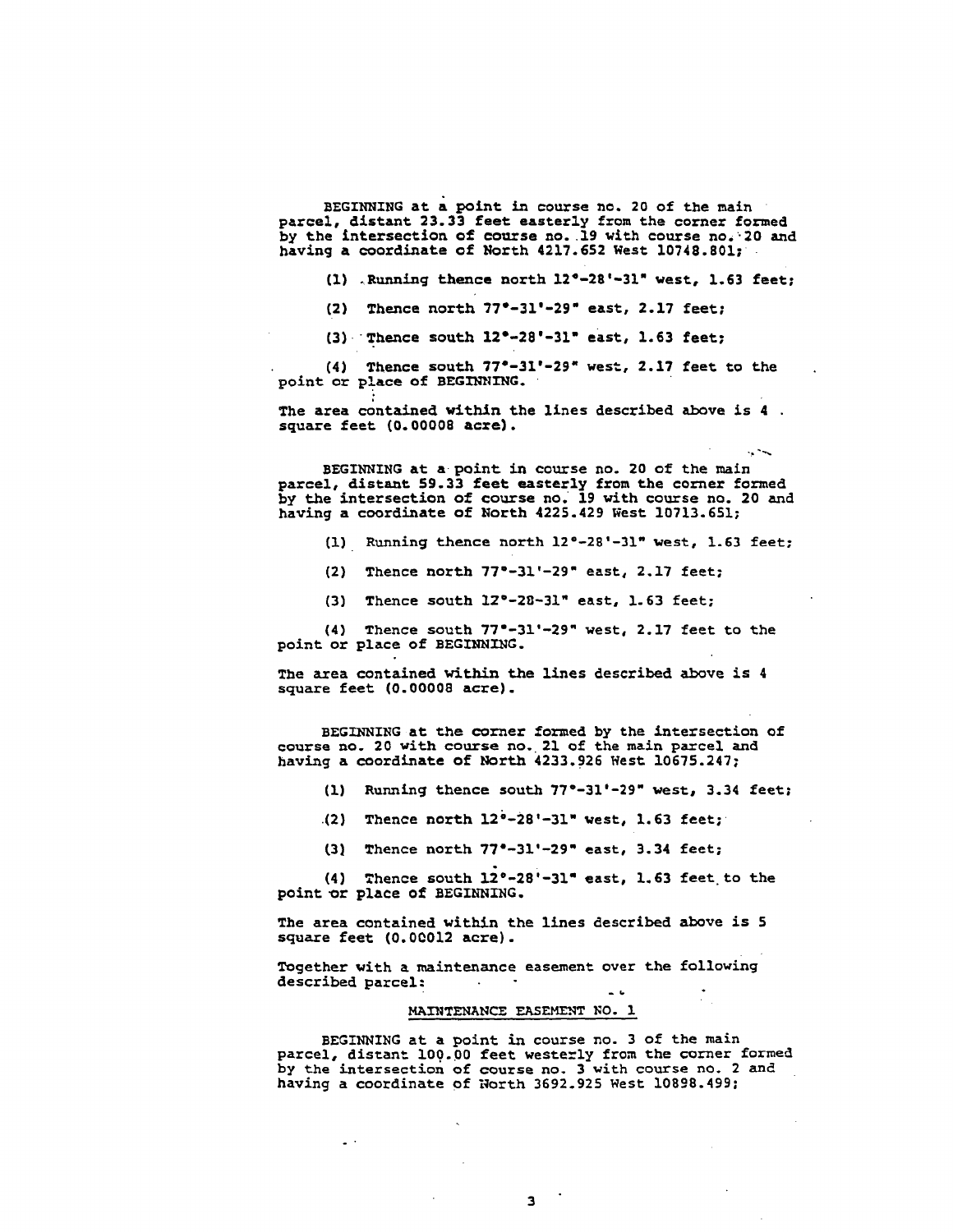| (1)         | Running thence south 12°-28'-31" east, 10.00 feet                                                     |
|-------------|-------------------------------------------------------------------------------------------------------|
| (2)         | Thence south $77^\circ$ -31-29" west, 69.04 feet;                                                     |
| (3)         | Thence north 18°-14'-10" west, 156.83 feet;                                                           |
| $(4)^\circ$ | Thence north 21°-01'-53" west, 19.17 feet;                                                            |
| (5)         | Thence south $68^\circ - 58^\circ - 07^\circ$ west, 13.05 feet;                                       |
| (6)         | Thence north 21°-01'-53" west, 46.89 feet;                                                            |
| (7)         | Thence south 77°-31'-29" west, 21.05 feet;                                                            |
| (8)         | Thence north 12°-28'-31" west, 23.25 . feet;                                                          |
| (9)         | Thence south $77^\circ - 31^\circ - 29^\circ$ west, 6.00 feet;                                        |
|             | (10) Thence north 12°-28'-31" west, 45.17 feet;                                                       |
|             | (11) Thence north $77^{\circ}-31^{\circ}-29^{\circ}$ east, 6.00 feet;                                 |
|             | (12) Thence north $12^{\circ} - 23^{\circ} - 31^{\circ}$ west, 23.25 feet;                            |
|             | (13) Thence north 77°-31'-29" east, 20.46 feet;                                                       |
|             | $(14)$ Thence north $21^{\circ}-01^{\circ}-53^{\circ}$ west, 139.04 feet;                             |
|             | $(15)$ Thence north $68^{\circ} - 58^{\circ} - 07^{\circ}$ east, 77.00 feet;                          |
|             | (16) Thence north 21°-01'-53" west, 23.76 feet;                                                       |
|             | (17) Thence north 73°-06'-08" east, 64.46 feet;                                                       |
|             | (18) Thence south 16°53'52" east, 9.33 feet;                                                          |
|             | (19) Thence north 73°06'08" east, 185.02 feet;                                                        |
|             | (20) Thence south $12^{\circ}28^{\prime}31^{\prime\prime}$ east, 9.13 feet;                           |
|             | (21) Thence north $77°31'29"$ east, 59.83 feet;                                                       |
|             | (22) Thence north 12°28'31" west, 19.37 feet;                                                         |
|             | (23) Thence north 77°31'29" east, 118.67 feet;                                                        |
|             | $(24)$ Thence south $12^{\circ}28^{\circ}31^{\circ}$ east, 13.13 feet;                                |
|             | (25) Thence north 77°31'-29" east, 13.05 feet to a<br>point in the westerly line of South End Avenue; |
|             | (26) Thence south 16°51'03" east along the westerly<br>line of South End Avenue, 10.03 feet;          |
|             | (27) Thence south $77°31'29"$ west, $23.81$ feet;                                                     |
|             | $(28)$ Thence north $12^{\circ}28'31''$ west, $13.12$ feet;                                           |
|             |                                                                                                       |

 $\mathcal{L}^{\mathcal{A}}$ 

(29) Thence south 77°31'29" west, 3.34 feet;

(30) Thence south  $12^{\circ}28^{\prime}31^{\prime\prime}$  east, 1.63 feet;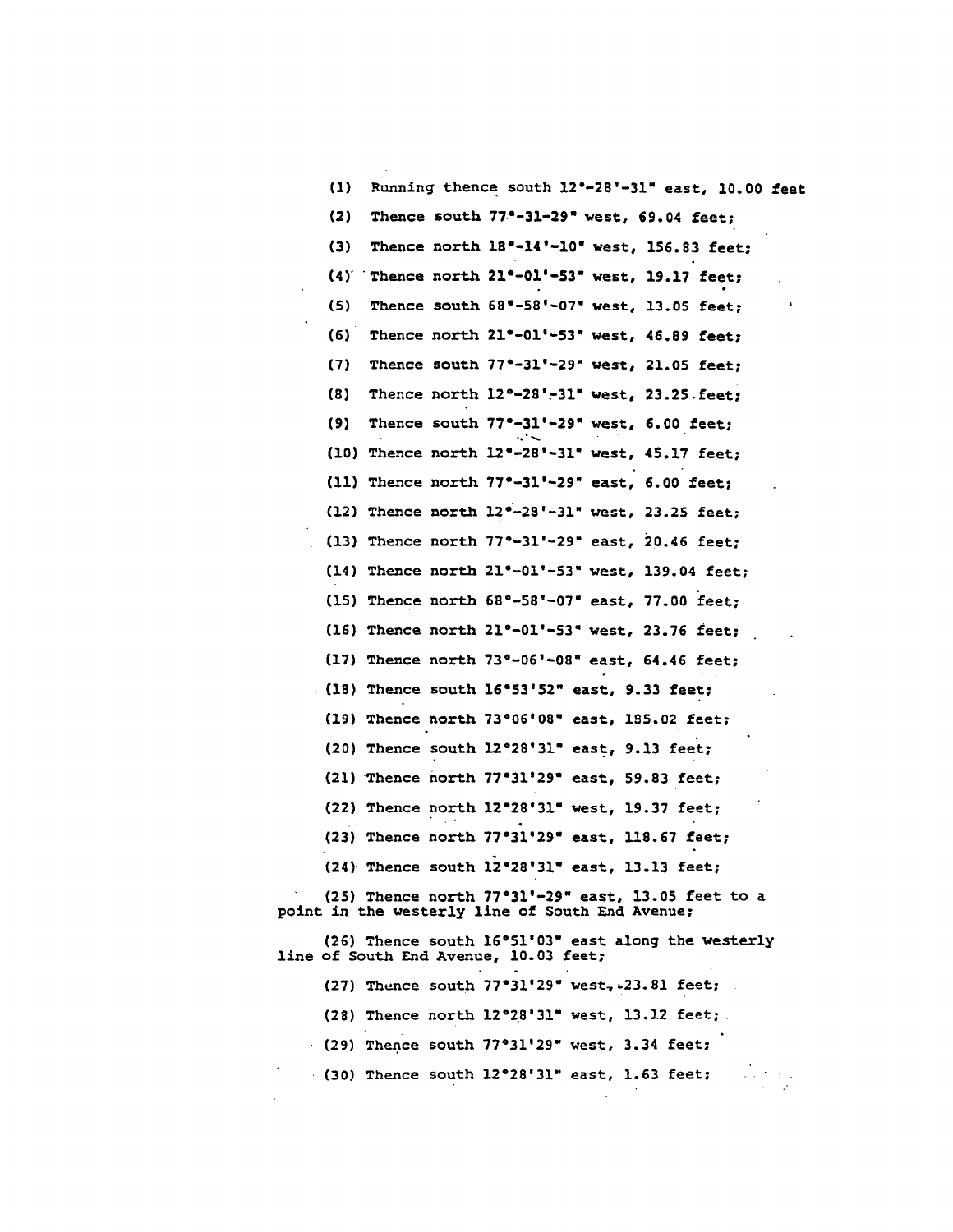(31) Thence south 77°31'29" west, 33.83 feet; (32) Thence north 12°28'31" west, 1.63 feet; (33) Thence south 77°31'29" west, 2.17 feet; (34) Thence south 12°28'31" east, 1.63 feet; (35) Thence south 77°31'29" west, 33.83 feet; (36) Thence north 12°28'31" west, 1.63 feet; (37) Thence south 77°31'29" west, 2.17 feet;  $(38)$  Thence south  $12^{\circ}28'31''$  east,  $1.63$  feet; (39) Thence south 77°31'29" west, 23.33 feet; (40) Thence south 12°28'31" east, 17.75 feet; (41) Thence south 77°31'29" west, 79.83 feet;  $(42)$  Thence north  $12^{\circ}28'31''$  west, 8.32 feet; (43) Thence south 73°06'08" west, 157.22 feet;  $(44)$  Thence north  $16°53'52"$  west, 9.33 feet; (45) Thence south 73°06'08" west, 43.71 feet; (46) Thence south 21°01'53" east, 23.01 feet; (47) Thence south 68°58'07" west, 77.00 feet; (48) Thence south 21°01'53" east, 140.66 feet; (49) Thence south 77°31'29" west, 22.07 feet; (50) Thence south 12°28'31" east, 23.25 feet; (51) Thence south 77°31'29" west, 6.00 feet; (52) Thence south 12°28'31" east, 25.17 feet; (53) Thence north  $77'31'29''$  east, 6.00 feet; (54) Thence south 12°28'31" east, 23.25 feet; (55) Thence north 77°31'29" east, 19.65 feet;  $(56)$  Thence south  $21^{\circ}01^{\prime}53^{\circ}$  east,  $45.50$  feet; (57) Thence north  $68°58'07''$  east, 13.05 feet; (58) Thence south 21°01'53" east, 29.41 feet; (59) Thence south 18°14'10" east, 148.03 feet; (60) Thence north 77°31'29" east, 60.00 feet to the point or place of BEGINNING.

Together with a maintenance easement lying above a horizontal plane drawn at elevation 10.00 feet over each of the following described parcels: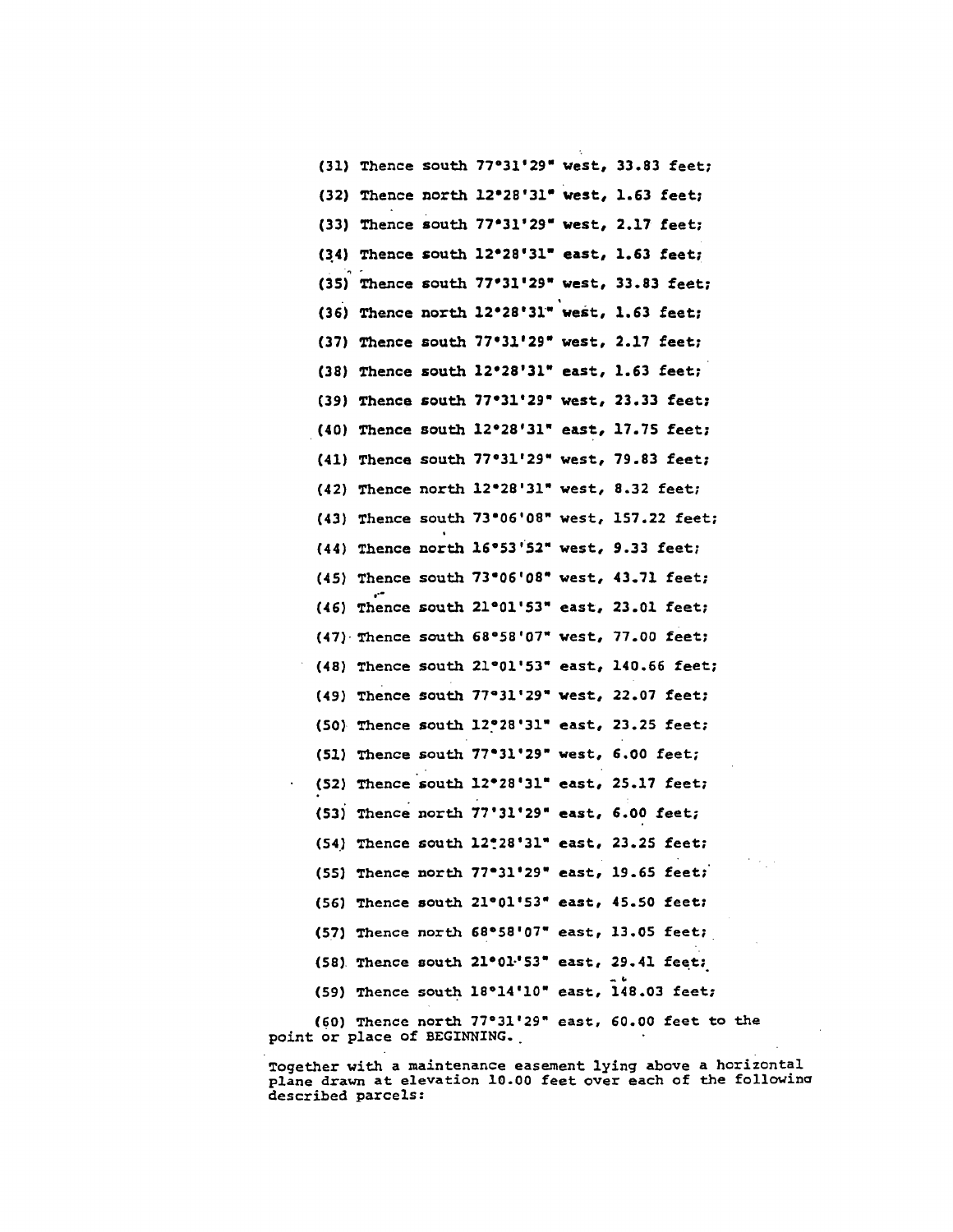#### MAI**NTEN**A**NC**E **EASE**M**ENT** NO. 4

BEGINNING at a point i**n course no. 20 of t**h**e main parc**e**l, distant 23.**33 **feet** e**a**st**e**rly **fr**om **the** co**rn**e**r f**o**r**m**ed by** th**e** i**nter**se**ct**io**n** o**f cour**s**e** no. **19 w**i**th c**o**ur**se **n**o**. 2**0 **a**n**d h**a**ving a c**oo**r**di**nate** o**f N**o**rth 4217.652 West** 10**748.8**01**;**

- **{i) Runn**i**ng** th**en**c**e n**o**rth 12"28'**3**1" west, 1.6**3 **f**e**e**t;
- **(2) The**nc**e n**o**r**th **7**7"3**1'29"** e**ast, 2.17 f**e\_**t**;
- **(3)** 'Th**e**n**ce** south**.12°28'31" ea**st, **1.6**3 **f**e**et;**

**(4) The**n**ce s**ou**t**h **77**"**3**1'**2**9**" we**st, **2.17 feet t**o th**e p**o**int** o**r plac**e o**f BEGINNING.**

## **MAINTENANCE EASEMENT NO. 5**

**BEGINNING at a p**oi**nt** i**n c**o**ur**s**e n**o**. 2**0 o**f** th**e main parcel**, **d**i**stant 59.**3**3 f**ee**t easterly fr**o**m** th**e c**o**rner f**o**rmed b**y th**e** i**nter**sec**tion** o**f c**o**urse n**o**.** 1**9 wi**th c**ourse n**o**. 2**0 **and ha**v**ing a** coo**rdinate** o**f N**o**rth 4225.429 W**e**st** 10**713**.**65**1\_

- **(**1**) Runn**i**ng** the**n**c**e n**o**rth** 1**2**°**28'3**1**" west,** 1**.63 feet;**
- **(2) Thence n**o**rth 77**"**31**'**29" east, 2.17 f**ee**t;**
- **(3) Th**e**nc**e **s**ou**th 12**°**28'31" east, 1.63 fee**t**;**

**(4)** The**nc**e **s**o**uth 77**0**31'29**" **west, 2.1**7 **f**e**et t**o **th**e **po**i**nt** o**r place** o**f BEGINNING**.

## MA**INTENANCE EASEMENT NO. 6**

**BEGINNING at** th\_ **c**o**rn**er **f**orm**ed b**y th**e** i**nt**e**r**se**c**t/o**n** o**f** cou**rs**e **n**o**. 2**0 **wi**th **c**o**ur.se n**o**. 2**1 o**f** the **ma**i**n pa.-**ce**l and having a c**oo**rdinate** o**f N**or**th 42**3**3**.9**2**\_ **W**e**st 1**0**675.247.**

- **(i) Running** the**nce s**o**u**t**h 770**3**1'29" wes**t**,** 3.**34 fe**e**t;**
- **(2) Then**c**e n**o**rth 12"28'**3**1" We**s**t,** 1**.63 feet**;
- **(3}** The**n**c**e n**o**r**th **77**"**31'29" east, 3.**3**4 fee**t**;**

**(4) Th**e**n**c**e** so**u**th **12"28:31" ea**st, **1.63 feet t**o **t**he **point** o**r place of BEGINN**IN**G**.

**T**o**geth**e**r with a** m**a**i**ntenance eas**e**me**n**t** l**yln**g belo**w a h**o**r**izon**t**a**l p**l**an**e **drawn at el**e**va**tio**n 4**0**.**00 **fe**e**t** o**ver th**e **f**ol**l**o**wi**n**g** d**escrib. parc**e**l :**

## **MAINT**E**NANCE EASEMENT NO. 3**

**BEGINNING** a**t** th**e c**o**r**ne**r form**e**d by** th**e** i**nt**e**rs**e**ct**io**n** o**f c**o**urse n**o**. 21 w**i**th c**o**urse n=. 22 in** th**e main parcel and hav**i**n**g **a c**oo**rdinate of N**o**rth 4217.4**0**9 We**st **1**0**6**7**1.5"93**; **"**

**(**I**} Running** th**e**n**ce nor**th **77031'29"** e**ast, 24.2**3 **fe**e**t to a p**oi**nt in** th**e west**e**rly l**in**e** o**f South End Aven**ue**;**

**(2) Th**e**nc**e **nort**h **16**"**51'**0**3" w**est **a**lo**ng t**h**e** wes**t**e**r**ly **lin**e o**f Sout**h **End Avenu**e**, 5.43 fee**t**;**

**(**3**)** . **Th**e**nc**e **sou**t\_h **770**3**1**'**29" west, 23**.**81 fe**e**t**;

**(4) Th**e**nc**e so**uth 12°28'31"** e**ast, 5.42 fe**e**t** t**o** t\_**he po**i**nt** o**r place of** B**EGI**N**NING**.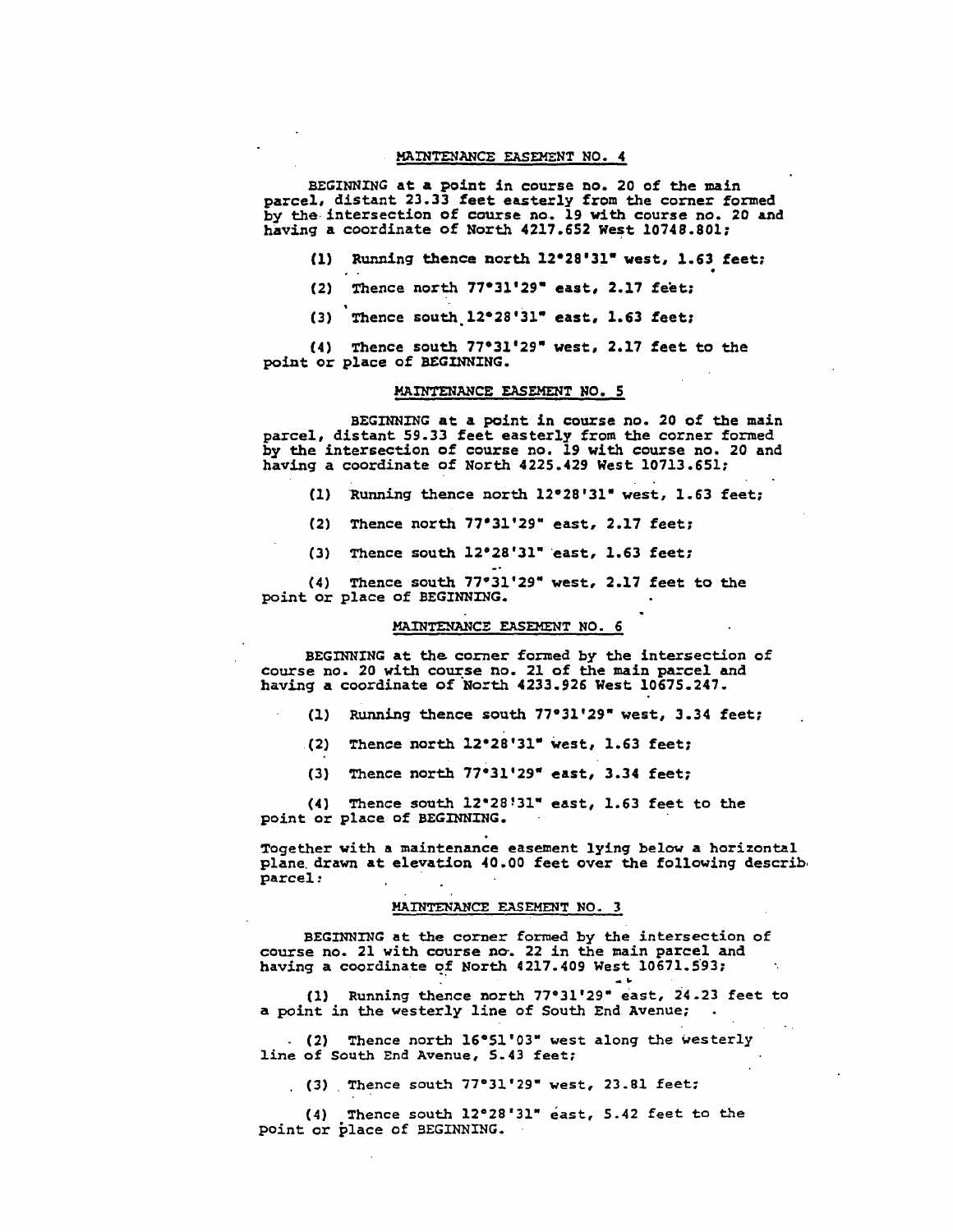**T**og**et**he**r w**i**th a maintenance ea**s**em**e**n**t l**yin**g **be**lo**w a h**o**r**i**z**o**nta**l **pla**n**e drawn a**t **el**e**va**t**i**o**n 2**0**.**00 **fee**t o**ver** th**e f**o**ll**o**win**g des**cribe**d **parcel:**

## **MAINTENANCE EASEMENT NO. 2**

**BE.GINNING a**t **th**e **.c**o**rner f**o**rm**ed **by th**e **Inter**se**cT**io**n** o**f** co**ur**s**e n**o**. 8 w**i**th** cou**rse n**o**.** 9 **in the ma**l**n** \_**par**c**el and having a** coo**rdinat**e o**f N**o**r**th **3883**.**728 We**s**t 11**0**51.822**;

- **(I} Runnin**g **thence, s**o**u**th **7**7"3**1'2**9**" we**s**t, 10o08 feet;**
- **(2) Thence n**o**rth 12**"**28'31**" **WeSt, 23.25 f**eet;
- **{3) Th**e**nce** so**u**th 77"**3**1**'29**" **west, 6.**00 **f**ee**t;**
- **(4) Th**e**nce** no**r**th **12**"**28**'**31**" **w**e**s**t**, 25.17 f**ee**t**;
- **{5) Thence n**o**rth 77**"**3**1**'29**" **ea**s**t, 6.**00 **fe**e**t**;
- **(6)** The**nc**e **n**o**r**th **12**"**28'31**" **w**e**st, 23°25 feet;**
- **(7)** The**nc**e no**r**th **77**"**31'29"** e**ast**, **1**0**.**0**8 f**ee**t;**

**(8) Th**e**nce s**o**u**th **12**"**28'31" east, 7**1**o6**7 **f**ee**t** to **t**he **p**o**int** o**r plac**e o**f B**E**GINNING.**

**T**o**g**ethe**r w**i**th** the o**utfall** e**a**seme**nts** l**yi**ng **b**e**tw**e**en a l**o**wer** h**oriz**o**ntal p**l**ane drawn a**t**-**e**levati**o**n (-2.5**0**) f**e**e**t **and an** u**pp**e**r h**o**riz**o**ntal plane** dr**awn at elevati**o**n 25.**00 **feet** o**ver** the **f**o**ll**o**wing d**es**cribed parcels:**

## **OUTFALL EASEMENT NO. 1**

**BEGINNING at a p**o**int** i**n** co**ur**se **n**o**. 4** o**f** the **main parc**e**l,** d**i**s**tant 135.**0**3 f**ee**t n**o**r**th**erly fr**o**m** the **c**o**r**n**er f**o**rmed by** th**e** i**nt**e**rsec**tio**n** o**f** co**urs**e **n**o**. 3 w**i**t**h **c**o**urse n**o**. 4 and having** a **c**oo**r**d**inate** o**f N**o**rth 38**0**8.212 W**e**st 1**0**999.338**;

**(i)** \_**Runn**l**ng** the**nc**e s**ou**th **71"45'50" west, 2**9**.00 fe**e**t;**

e

- **(2) Thence n**o**rth i8"14'**10" **west, 25.**00 **feet;**
- **(3}** The**nce n**o**rth 7**1**"45'5**0 \_ e**as**t**; 28.4**1 **feet;**
- **(4)** The**nc**e s**ou**th **21**"0**1'53**" **east, 12o**0**1 f**ee**t;**

**(5) T**hen**c**e so**u**th 1**8**\_1**4'**10" e**ast,** 1**3.**00 **fe**e**t ¢**o **the poin**t o**r place** o**f BEGINNING.**

## **.OUTFALL EASEMENT NO**. **2**

**BEGINN**IN**G at** a **p**oi**nt** i**n c**o**urse n**o**. Ii** o**f** th**e m**a**in parc**e**l dis**t**ant 43.23 feet n**o**r**t**h**e**rly fr**o**m** th**e c**o**rner f**o**rm**e**d by the intersecti**o**n of c**o**urse n**o**.** 10 **w**±\_**h c**o**urs**e **n**o**. i**i **and having a c**o**ordinate** o**f Nor**th **3996.641 West 11**0**71.1**0**8;**

- **(!) Run**ni**n**g t**hence** so**uth 68**"**58**'0**7**" **w**e**s**t**, 29.**00 **f**e**e**t**;**
- **(2) Thence nort**h **21**"**0**1**'53" wes**t**, 2**5**.**00 **fee**t**;**
- **(3) Th**e**nce nor**th **68**"**58'**0**7"** e**ast**, **29**°00 **fe**e**t**;

**(4} Th**e**nce sou**th **21**°01**'53" ea**st**, 25.**00 **feet t**o **the point** o**r place** o**f BEG**IN**NING.**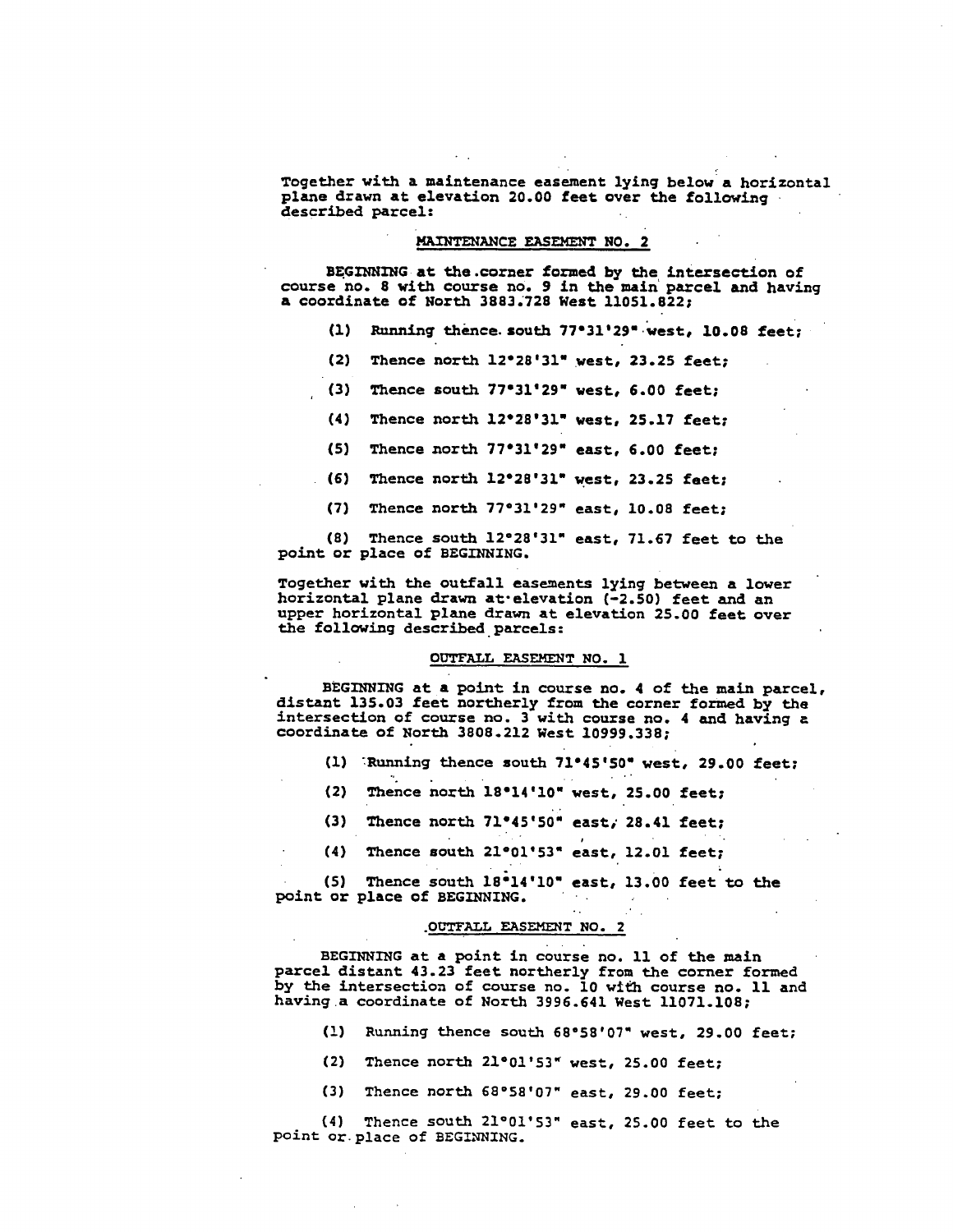**TOGETH**E**R w**i**th an e**aseme**n**t o**f** s**upp**o**r**t **f**o**r** th**e Impr**o**v**e**ment**s **fr**o**m any c**o**l**u**mns**, **f**o**undat**i**ons, batter piles** o**r** o**ther subsurface** s**tru**c**ture**s **l**o**cat**e**d** o**ut**s**id**e o**f th**e **Main Parc**e**l an**d **an** e**a**sem**ent n**o**t t**o e**xceed 4 inch**e**s f**o**r facing mat**e**rial** o**n the I**m**pr**o**vem**e**nt**s **l**oc**at**ed o**ut**s**i**de **th**e **Main Par**c**el,** s**uc**h **ea**s**em**en**t t**o co**ntinue a**s to **each** s**uch** co**lu**m**n, f**o**un**d**at**io**n**, **batter pil**e o**r** othe**r** su**b-**s**urfac**e s**tru**c**t**u**re** a**nd facing mat**e**rial for s**o **l**o**ng a**s **th**e **I**m**pr**o**ve**m**en**t **ben**e**f**i**t**e**d** th**ereby** s**hall** s**tand**.

**\****'***TOGETI4**ER **w***i***th** a **non-exclusi**v**e easement an**d **nonexclu**siv**e** ri**gh**t**s (£) fo**r **passage by pedes**trians **e**\_d ve**h**i**cle**s **over,** *u***pon and across the su**r**face o**f **the** str**ee**t**s** an**d roadways, parks and e**spl**an**ad**e** a**bu**tti**ng and. se***r***v**i**ng the dem**i**sed premises an**d **(**li**) for**,**pas**s**age by pede**strians **over, upon** an**d across** t**he su***r***face of** t**he wa**l**kways and pedes**t*r*ia**n decks (whe**th**e**r **cove***r***ed** or **unco**v**e**r**ed), r**am**p**s**,** s\_**ai**r**way**s**, and sidewalks abu**tt**ing and** servi**ng** t**he** d**e**m**i**s**ed p**remises **(which** fa**cil**ities **a**r**e** int**ended** t**o p**r**ov**i**de a**cce**s**s to an**d e**gr**es**s **f**r**o**m t**h**e **de**m**ised p**r**e**mis**es t**o **Ma**r**ginal S**tr**e**et**), fo**r t**h**e **p**erio**d** c**o**m**m**en**cing** o**n** t**h**e te**rm** com**m**e**nc**ement **da**te **of** the f**o**rego**in**g **lease and** en**d**in**g** o**n the dat**e **when** t**h**e **C**it**y** s**ha**l**l accept f**rom **Landl**ord **a d**e**e**d, **g**r**a**nt or rele**a**se o**f said abutti**n**g** streets **a**n**d sidewalks.**

**T**O**GET**H**E**R w**ith t**h**e r**i**ght** t**o c**o**n**n**ec**t t**o** an**d** us**e** th**e** util**i**t**y** i**ns**t**a**l**la**ti**on**s **a**n**d fac**i**l**it**ies incl**u**ding p**ip**e**s, con**du**it**s, cab**l**es and** re**lat**e**d e**q**uip**m**ent** o**wned by L**an**dl**or**d and wh**i**c**h **c**o**nnec**t to **and** ser**v**e t**h**e d**e**mise**d** premi**s**e**s w**it**h e**le**c**trl**c**l**ty,** g**a**s**,** w**a**ter**, s**torm **wa**t**er drainage** an**d s**anit**ary** se**we**r ser**v**i**c**e **(WhiCh in**st**alla**tio**ns** an**d fac**iliti**e**s **a**r**e** i**n**te**n**d**ed** to **p**\_ov\_**de** t**he** n**ec**es**sa**ry **c**o**n**ne**c**t**i**o**ns f**or **such** serv**ic**e **b**et**w**een t**he** de**m**ised **p**remis**es and th**e **u**t**il**it**y** s**ys**tems **i**n **Marginal S**tr**e**e**t) f**or t**he D**e**r**lo**d c**omm**enci**n**g** o**n** t**h**e ter**m** co**mm**encem**en**t **d**ate o**f** t**h**e **l**ease **and** e**nd**in**g** o**n** t**he** d**a**te **wh**e**n** t**he CI**L**-**y s**hall ac**ce**p**\_ **fr**om **La**n**dl**ord **a deed,** gr**an**t or **rel**e**as**e o**f** s**a**i**d** util**ity** i**n**st**alla**tio**ns a**n**d** fa**c**i**ll**tl**e**s**.**

**TOGETHE**R **w**it**h such n**o**n-**e**xclusive** e**a**s**e**me**n**ts ov**e**r **p**ro**pe**rt**y** o**f** an**d d**esi**gnated by Land**lo**r**d **f**or **egress, ma**i**n**te**nanc**e or ot**h**er **p**ur**p**o**ses a**s 15 n**ec**es**sa**r**y f**or o**p**er**a**t**i**o**n and** m**a**inte**nan**c**e** o**f** the **I**m**p**roveme**n**ts constr**uc**t**e**d o**n**the**-**M**ain Pa**r**cel.**

T**OGET**H**E**R **w**i**t**h**, u**ntil tem**p**o**ra**r**y** or perm**an**e**n**t cert**ifica**t**es** o**f** o**cc**u**pa**n**cy ha**ve **been** iss**ued** for **a**ll **1,**7**12 dw**e**ll**in**g uni**ts **and** co**n**1\_erc**lal** s**pa**ce on \_**h**e **d**emise**d** pr**e**mlse**s,** t**h**e **ri**g**h**t to use **5 acres** o**f ad**joi**n**i**n**g **p**remises desi**gna**t**e**d **by Landl**o**rd, a**s **f**o**ll**o**ws:** u**p t**o **2 acres** for **pa**r**k**ing **f**or co**n**stru**c**tio**n w**o**rke**r**s, up** to i **acre f**or **c**onstructio**n** o**ffice**s **and u**p to **2 acres f**or m**a**teri**a**l stor**a**ge**,** provi**d**e**d al**l **fencing,** \_e**cu**r**l**ng **a**n**d surface p**r**e**p**ara**t**i**o**n** s**ha**l**l b**e **a**t **th**e e**xp**e**n**se of **T**en**an**t**, and** t**he** rig**h**t to r**e**move **fr**om the s**u**rc**ha**rge **area** to t**h**e **d**e**mised** pr**e**m**i**s**e**s **th**e s**el**ec\_ **g**r**an**ul**a**r **f**i**ll w**itho**ut cha**r**ge by La**n**dl**or**d** but **at th**e **expense** \_f **Tenan**t **f**or **re**mo**val a**n**d hau**l**a**g**e. A**s lo**n**g **as such adj**o**ining** pr**e**mis**e**s s**ha**l**l b**e **used by Tenant th**e s**a**me s**hal**l **be dee**m**ed** to **b**e in**clud**ed in **a**n**d** to **b**e **a** p**a**rt o**f** t**h**e **d**e**m**i**s**e**d p**r**em**i**ses** for **al**l **pu**r**p**o**s**es an**d** al**l p**ro**vi**sio**n**s o**f** th**i**s **lea**se **s**h**all b**e **a**p**pl**i**cab**le t**h**ereto**,** in**c**l**u**di**n**g,**,** wit**h**out **l**lm**i**r**a**tlo**n**, those re**la**ti**ng** to i**n**s**u**r**a**n**c**e, c**o**m**p**li**a**n**c**e **wi**t**h law**s**,** ma**in**tenan**c**e an**d i**n**d**emni**f**i**ca**ti**o**n**. Landl**or**d** s**h**a**ll hav**e t**h**e rig**ht.**to **d**esig**n**ate **such ar**e**a** an**d T**en**ant**'**s u**se t**h**e**r**e**o**f s**ha.**l**l** n**o**t **in**ter**f**e**r**e w**l**th ot**h**er o**pe**r**a**tio**n**s o**f Landl**o**rd** i**n** t**h**e **ar**e**a.**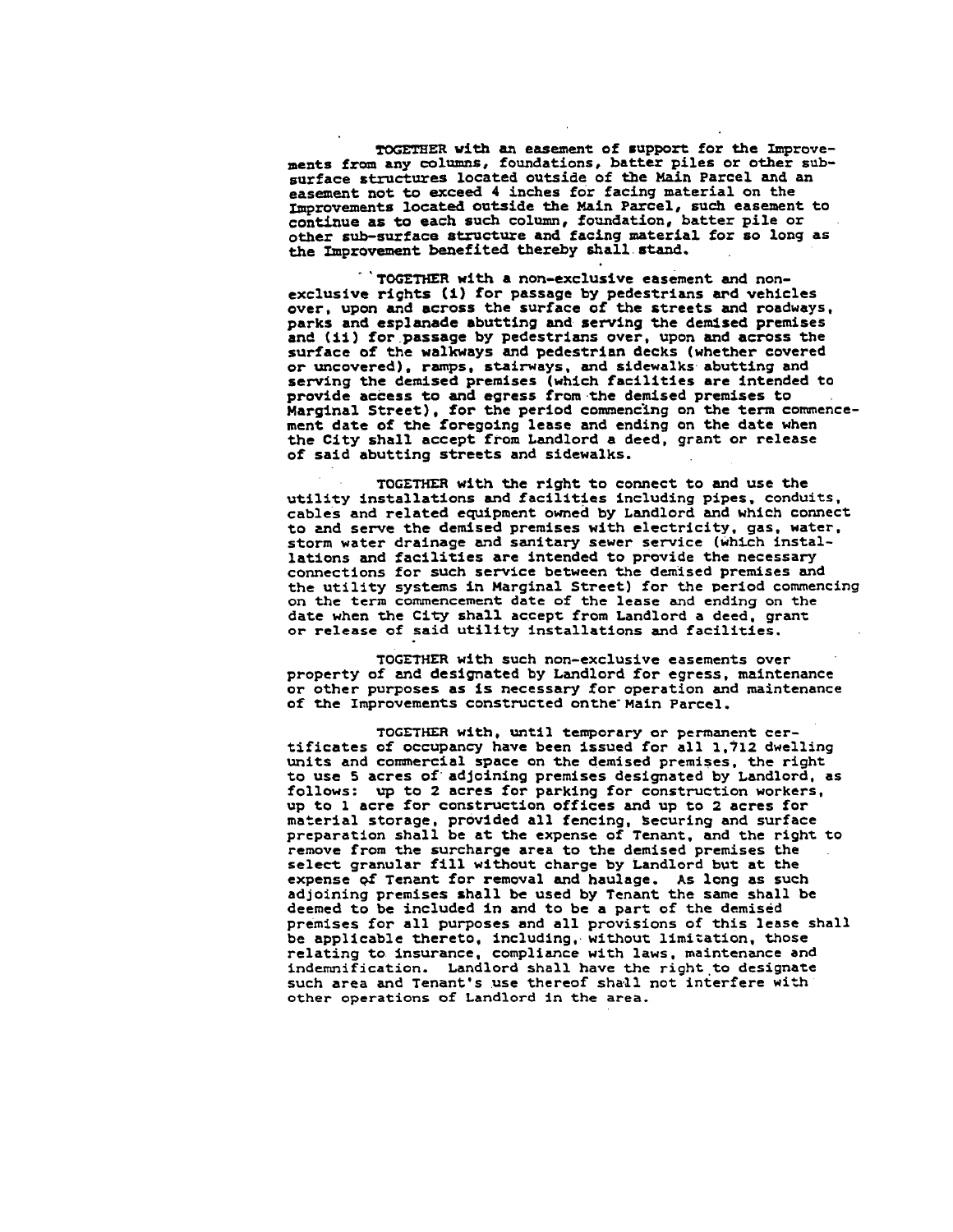SUBJECT to an easement in favor of Landlord, its successors and assigns, to install within the transformer vault<br>located on the north face of the structure to be known as building 222, a 480 volt tap and its associated facilities to serve Public Open Spaces (as defined in the Master Lease) and thereafter to maintain, operate, inspect, repair and replace<br>such tap and its associated facilities, all in such manner as shall not unreasonably interfere with Tenant's use of such area and provided Landlord shall indemnify and hold Tenant harmless from all loss, cost, expense and damage which Tenant may incur or suffer which arises from use of such easement by Landlord or its representative, successors or assigns.

SUBJECT to those matters set forth in Title Policy<br>(No. 4125046), dated as of June 3, 1980, of the Title Guarantee Company and Pioneer National Title Insurance Company, other than exceptions H. K. and L.

Such Property being located at Liberty Street and South End Avenue, in the Borough of Manhattan, City, County and State of New York.